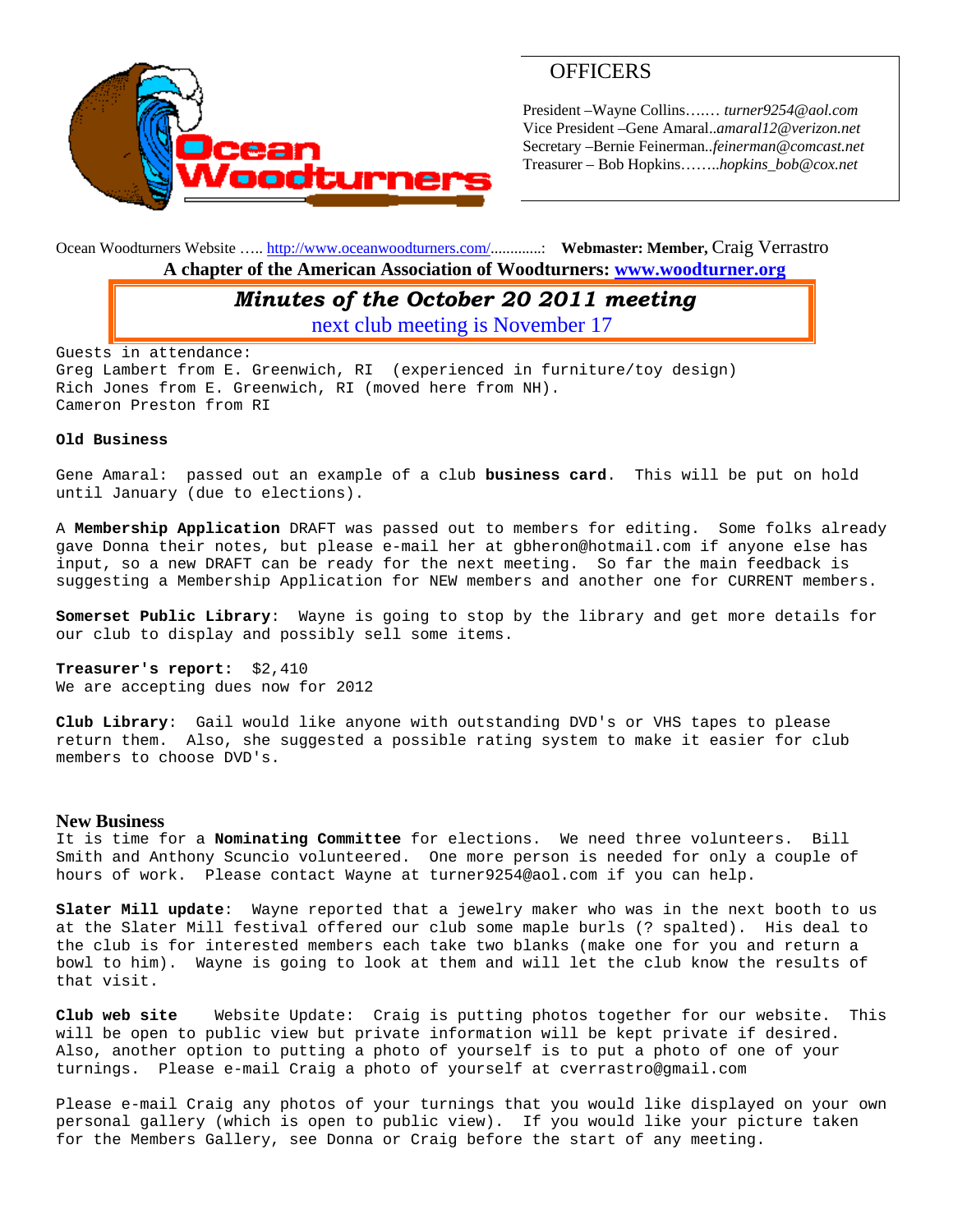# **October Challenge**

Turn anything related to Halloween – magic wands, pumpkins, witches hat, etc.



Earl Randall made a wizard wand out of a piece of curly Maple.



Craig Verrastro made a witches hat that is approximately 6" tall & 3" wide at the base out of Oak.



Donna Parrillo – pumpkin out of figured Maple. 4.5" high, dyed orange & pierced w/high-speed dental drill. The stem is a piece of maple, turned off center & textured with a rotary tool to have the same feel as a real pumpkin stem. I used a battery-powered light to illuminate the inside.



Mike Cyr – Oak pumpkin with Pine top," a piece of vine served as the stem -the pedestal is blackened Mahogany. The bowl measures 11" in diameter & 7" tall including the pedestal & is 3/32" thick at the rim - gradually thickens as it goes down. I used a Dremel tool with small diamond bits to make the piercing".

(Blackening solution -is made by adding a piece of steel wool to a jar of vinegar and allowing it to dissolve in it).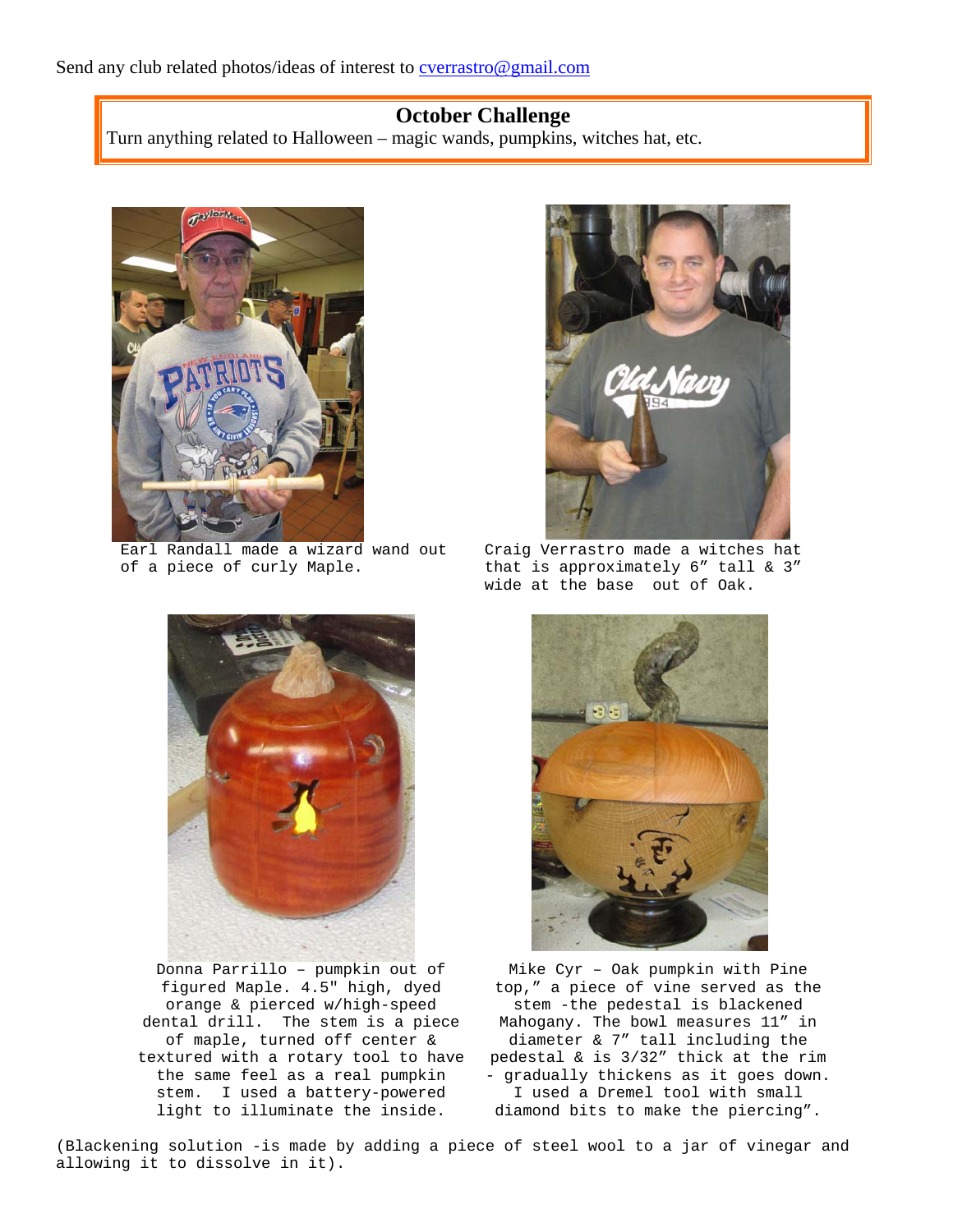# **Show and Tell**





Rich Jones showed an earring holder (made from Birds-eye Maple and Bolivian Rosewood), a Cocobollo box w/chatter work, and a Black and White Ebony lidded box w/Tagua nut inlay.





Mike Murray showed two items. The segmented piece is Mango wood and Cocobolo about 10"w X 6"h and the small hollow form is Oak burl on Blackwood.



Joe Sheppard showed a "Square" bowl using Maple & Mahogany. "I glued three pieces of Maple & two pieces of Mahogany each about 1" thick. Then cut them at 45\*. That gave me the dia. "

Rich Lemieux showed a 7" wide x 2" hi Cherry bowl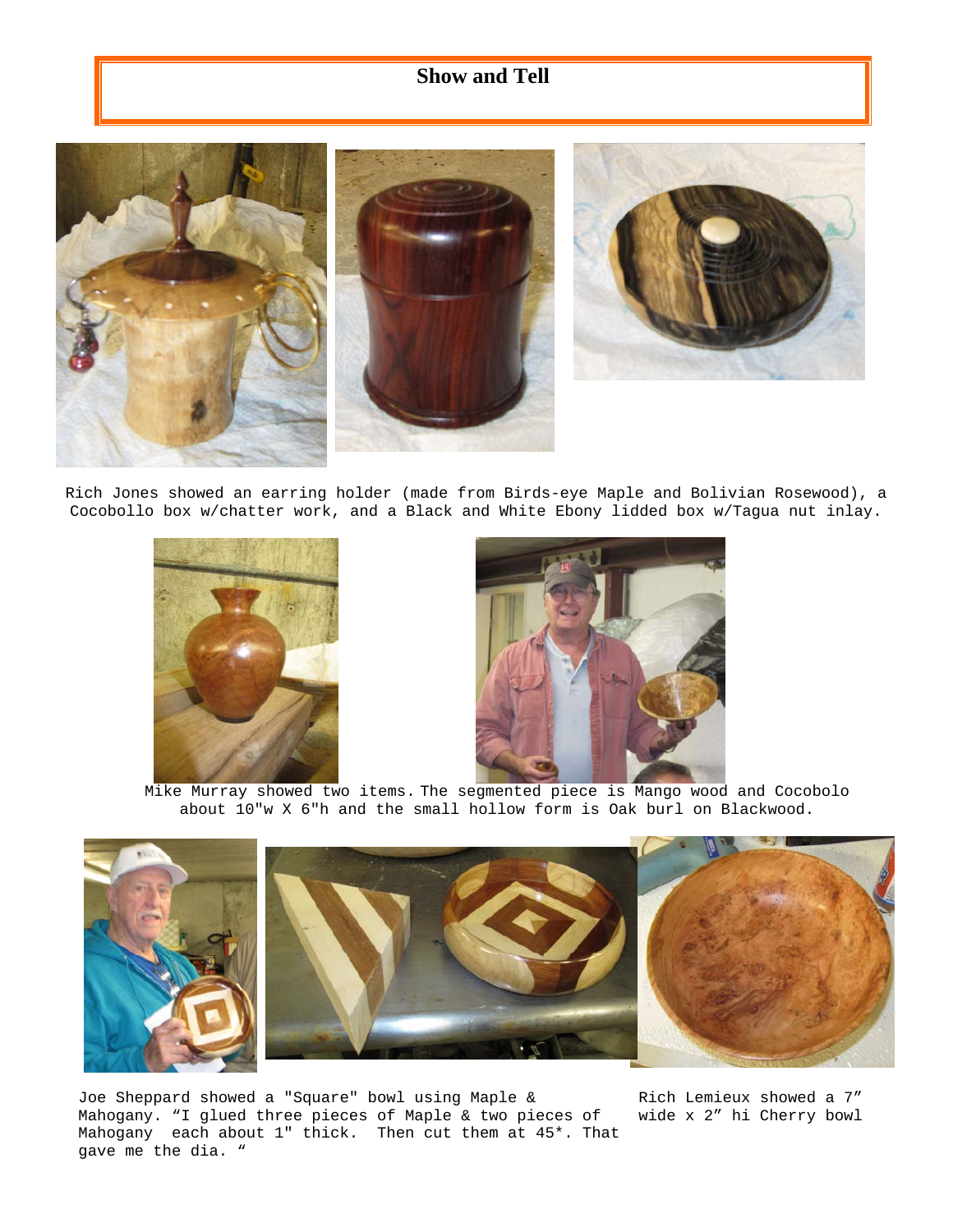# **Demonstration**



John Chakuroff with turned goblet





Assorted turned items Competed wedding goblet





Detailing captured ring Steady rest stabilizing goblet. The white band at the base of the goblet is tape to prevent the steady rest wheels from burnishing the wood.



Candy dish made of Mahogany (finished with dark walnut stain) and Maple

John also gave away a finished goblet to the first person who came closest to his wifes. Birthday – Gene Amaral was the lucky winner





**Wood Raffle**